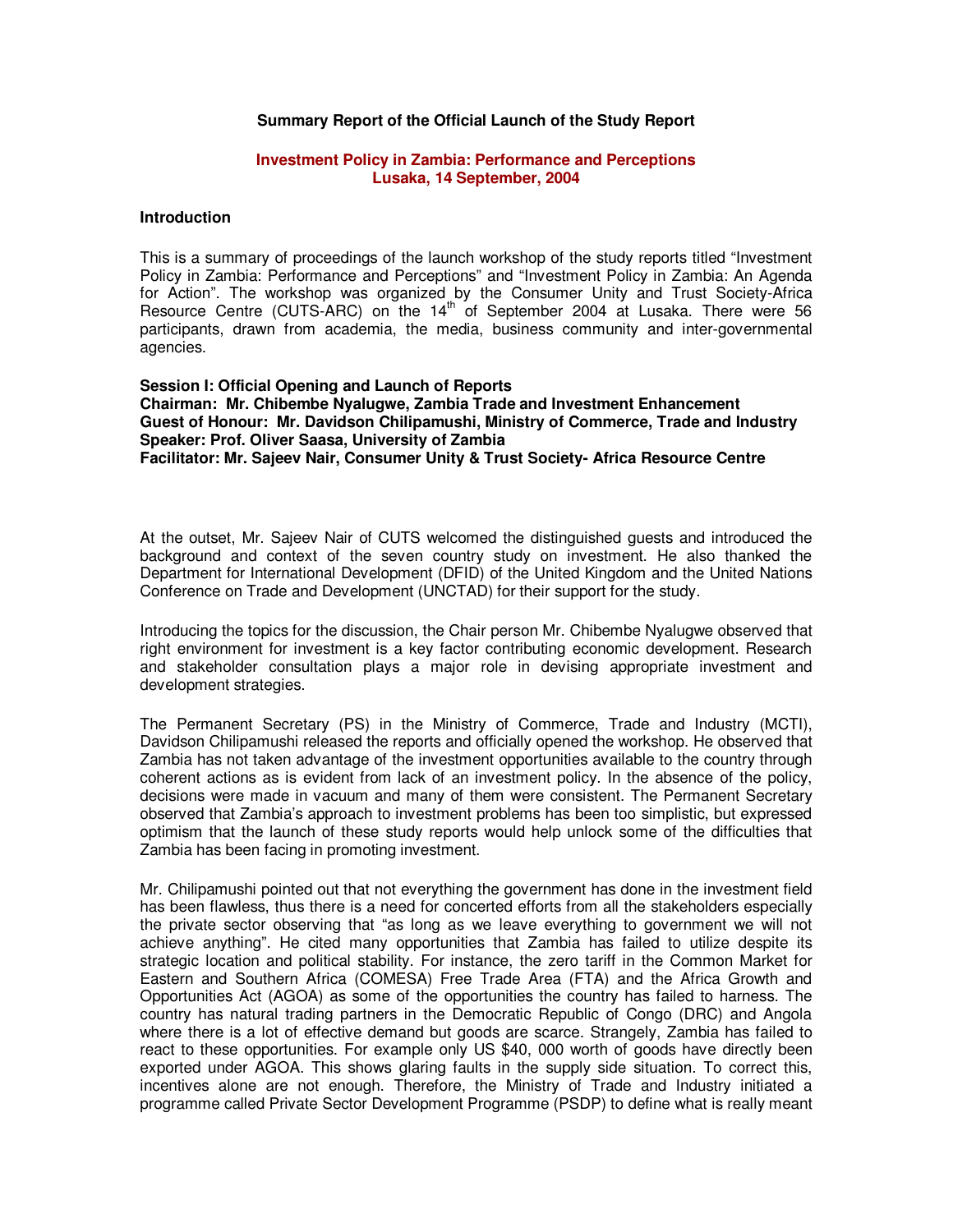by 'private sector development' and 'enabling environment'. The Programme also aims at addressing some of the difficulties investors face such as the high cost of doing business in Zambia, making the micro economic environment right, tackling corruption, etc.

There were problems with liberalization programme of Zambia as privatisation of parastatals failed to unlock the domestic private sector. Even after liberalization the economy's growth has been slow over the past decade. The PS expressed concern over the sluggish growth of domestic capital formation stating that even if the general population itself does not postpone spending, very little is saved. And even when some of the income is saved, hardly any wealth is generated from it. Government too has not been spared from the low levels of savings. Zambia's annual budget is a consumption budget and not an investment one. Thus, the only resources the country would call investment is in the form of grants and aid. But as always there is no such thing as 'free money' and aid is conditional.

He further noted that even if the popular call for complete debt cancellation was finally dealt with, the country does not have an agenda to sustain the economy. It would soon slid back into debt He added that Zambia is one among the least developed countries (LDCs) despite being endowed with abundant natural resources.

# **Zambia's Investment Policy: Oliver Saasa**

Speaking on the theme "Zambia's Investment Policy", Professor Saasa argued that Zambia has had poor Foreign Direct Investment (FDI) inflow despite "correct" macro-economic policy fundamentals.

The negative aspects of investment in Zambia include:

- Lack of legal distinction between domestic and foreign investors in Zambia.
- No special rights of entry and establishment for foreign investors

While the positives include:

- Investment may be expropriated only by an act of parliament
- Incentives for investing in the Export processing zones (e.g. tax and duty) exemption.
- Corporate tax has been low
- Zambia Investment Centre (ZIC) processes investment applications and is also involved in marketing investment opportunities.

While considering these realities, Prof. Saasa pointed out that Zambia can only realize the benefits if enterprises acted under the 'spur' of competition so that consumer preferences are reflected in market responses. He also called for a certain degree of balanced level of industrial protection, ironing out corruption, increase in economic diversification, address hidden costs of doing business, developing a good capital market and addressing the supply side in skills training and ensuring a stable political landscape. Saasa recommended that:

- Government should focus on supply factors, such as skills, education, technology and infrastructure development.
- Ensure development of financial institutions, capital markets and effective competition policy.
- Enhanced communication and transport links.
- Liberal repatriation of profits and other earnings but maintaining restrictions on capital accounts (managed liberalization)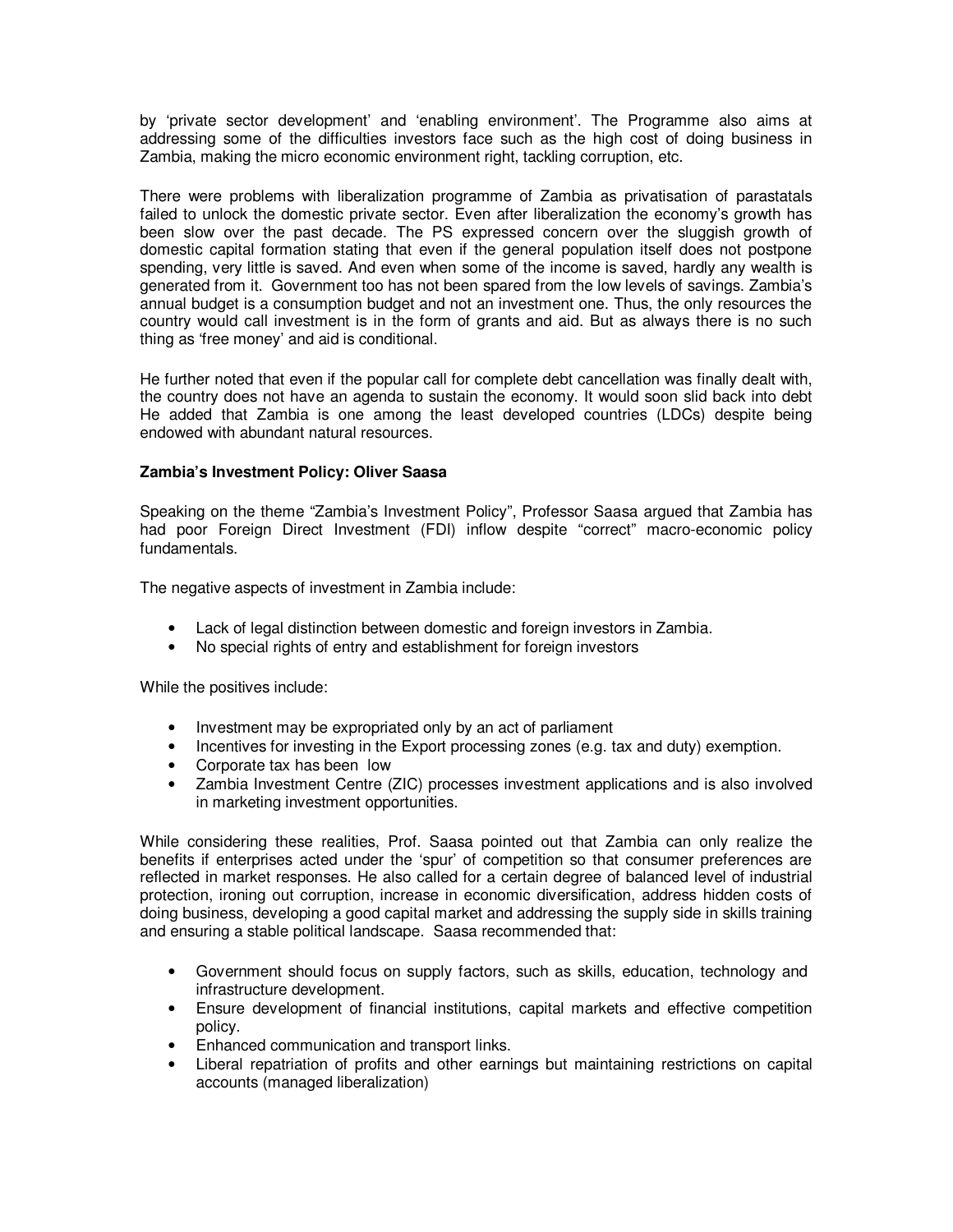# **Session II**

### **Chairman: Mr. Chibembe Nyalugwe, Zambia Trade and Investment Enhancement Presentations: Mr. Chris Sealy, Private Sector Development Programme Mr. Abel Chola Mwitwa, Zambia Investment Centre**

## **The psychological Environment for Investment: Chris Sealy**

Reflecting the private sector view on investment policy in Zambia, Chris Sealy of the Private Sector Development Programme (PSDP) lamented:

- Investment decisions of individuals are not entirely rational and based on purely economic considerations.
- Investment decisions are inherently risky and therefore involve emotions.

He argued that if his hypotheses were correct then improving the psychological environment is crucial for enhancing investment in Zambia. He suggested that key institutions such as the investment centre, immigration department, relevant ministries, hospitality sector, etc. would have to spend time, money and make a deliberate effort to improve the emotional and psychological environment of potential and existing investors.

# **Investment Policy-A Ground Reality: A. C. Mwitwa**

Thus it was appropriate that the Zambia Investment Centre (ZIC) representative A.C. Mwitwa highlighted what he called the "ground reality". He turned the spotlight on the fact that investment pledges have reduced drastically over the years. Factors such as corruption, long procedures, and high costs of doing business among others were the causes of reduced investment pledges in the country. He further pointed out that ever since the Centre was established, there has been no policy on investment to guide. The Centre is governed by an Investment Act, which he said was inadequate to address all the problems and was undergoing a structural review. He however argued that calls by some sectors of society to have a 'one stop shop' to address the current problems on investment were not only ambiguous but also unworkable as it is impossible to compress the different units of government responsible for investment facilitation under single roof as each unit has a specific mandate enshrined under specific acts of parliament.

### **Discussions**

During discussion, participants highlighted that the cost of doing business in Zambia was too high and that companies charge exorbitant rates for services. A participant cited the example of the tourism sector where standard hotel accommodation costs are well above \$300 a night in the tourist sites of Zambia. The road infrastructure is in a deplorable condition and the only other alternative way to access remote game management and resort sites is by another expensive route-by plane. It was suggested that in comparative terms with other countries in the region, Zambia is expensive for tourists. It was also brought to light that outdated immigration laws and long procedures in acquiring investment licenses are working against attracting FDI to Zambia. For instance, Zambia has a policy of re-entry visa even for investors and established residents which are valid only for three months when developed countries provide multiple entry visas which is valid for ten years.

In citing the high cost of doing business a participant gave an example of cost of production of sugar in Zambia which is twice as much as in India. It was pointed out that with this situation Zambia may find it difficult to compete on the international arena with low cost producing developing countries.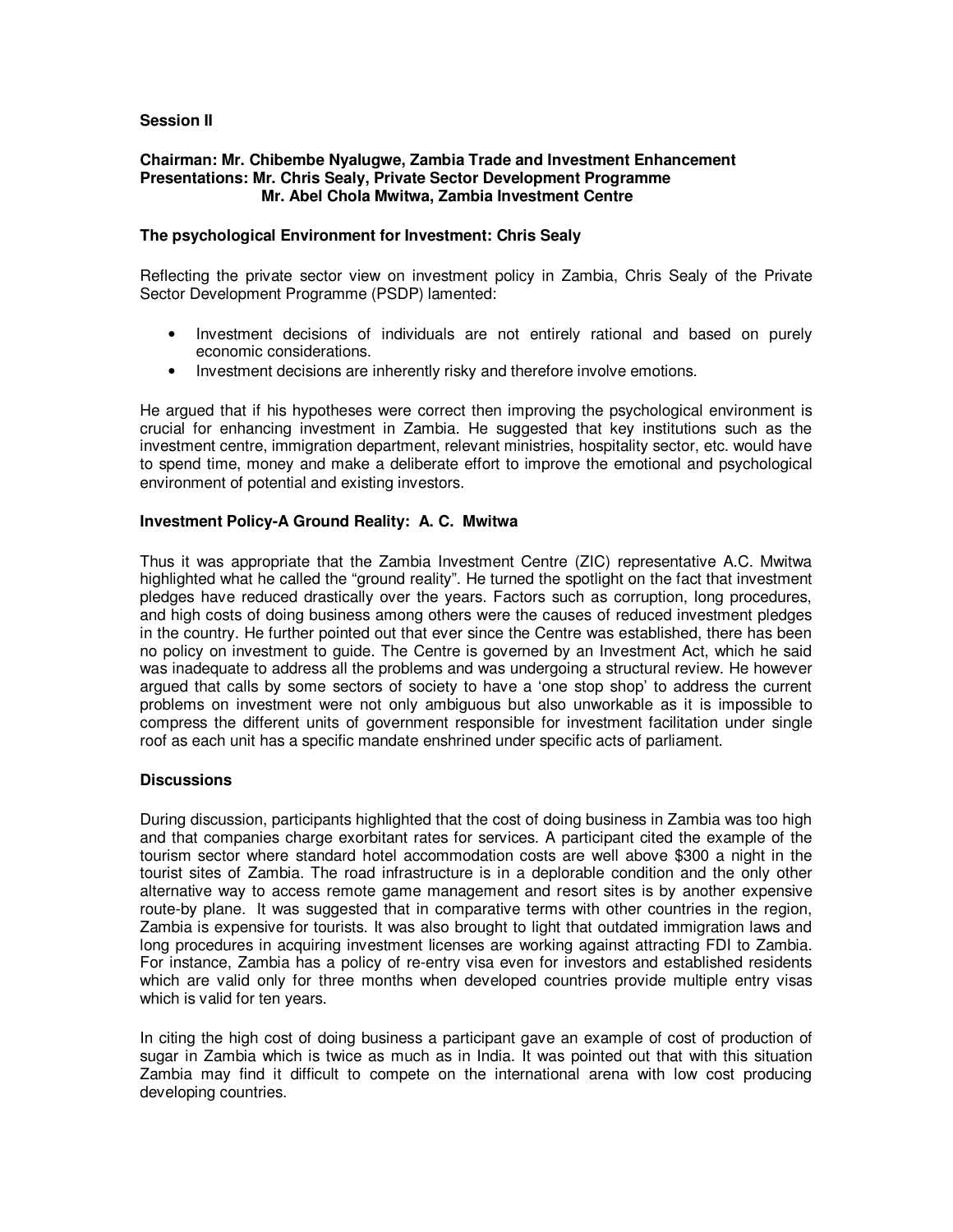Another key issue brought before the meeting was the weaknesses at the implementation of right policies and programmes. It was argued that what was missing in Zambia was not the knowledge or lack of information but the poor implementation.

However, another participant wondered whether Zambia is endowed with qualified manpower to handle the privatization process itself especially considering that the performance of the privatized companies has been suboptimal. It was argued that Zamia Zambia undertook privatization with great speed and it was even commented by the World Bank. However it was argued that 'whether to celebrate or not when we heard from the World Bank that Zambia was the fastest privatizing economy" of Africa during the late 1990s.

Another interesting point brought out by a participant was a case against rushing into creation of new investment facilitation bodies instead of improving upon the already existing institutions. It was pointed out that experiences from some countries suggest that formation of new bodies tended to slow down progress.

**Session III Chair: Professor V. Seshamani, University of Zambia Presentations: Mr. James Chansa, CUTS-Africa Resource Centre : Mr. Kasote Singogo, Civil Society for Poverty Reduction : Mr. George K. Lipimile, Zambia Competition Commission** 

### **Investment Policy in Zambia: An Agenda for Action: James Chansa**

The session started with a presentation of the findings of the Zambia country study on investment by Chansa of CUTS-ARC. He briefly presented the methodology used, the involvement of the National Reference Groups (NRGs), the Civil Society consultation and the extensive literature survey carried out under the project. He summarized the sentiments captured in the survey and the NRG meeting, that successful privatization does not lie in the speed of the privatization process. He said the FDI that was attracted to Zambia was literally resource seeking. "Most of the FDI to Zambia came from transnational corporations seeking competitiveness, profitability and new markets. While the country received the most FDI in 1997, later times have taken a more downward trend and the situation is worrying" he said. The presenter then put forward an agenda for action by all stakeholders including government, inter-governmental organizations, and civil society in improving the investment climate of the country.

For instance, priority for government included suggestions to improve governance, reduce corruption, introduce effective export processing zones (EPZs), introduce a 'one stop investment shop' facility, invest in skill education and health, market the country's investment potential and coordinate with other regional and global countries in attracting investment to the country. This is apart from creating an enabling and politically stable environment for private sector driven growth by introducing an investment policy.

# **Investment and Regulation: George K. Lipimile**

Speaking on the theme 'Investment and Regulation' the executive director of the Zambia Competition Commission (ZCC) George Lipimile pointed out the difficulties of regulating multinational companies that took over most of the privatized firms in Zambia. He said Chilanga cement was taken over by the biggest international cement producing company- Lafarge; Zambia Sugar Company was taken over by Ilovo and the Coca Cola takeover of Cadbury Schweppes, etc. are examples. This was simply a shift of ownership from public monopolies to private monopolies. He also noted the reduced Greenfield investment in Zambia and other developing countries over the years and the risk of smaller, local firms being taken over by foreign firms. If this situation persists, he said, a market foreclosure will ensure.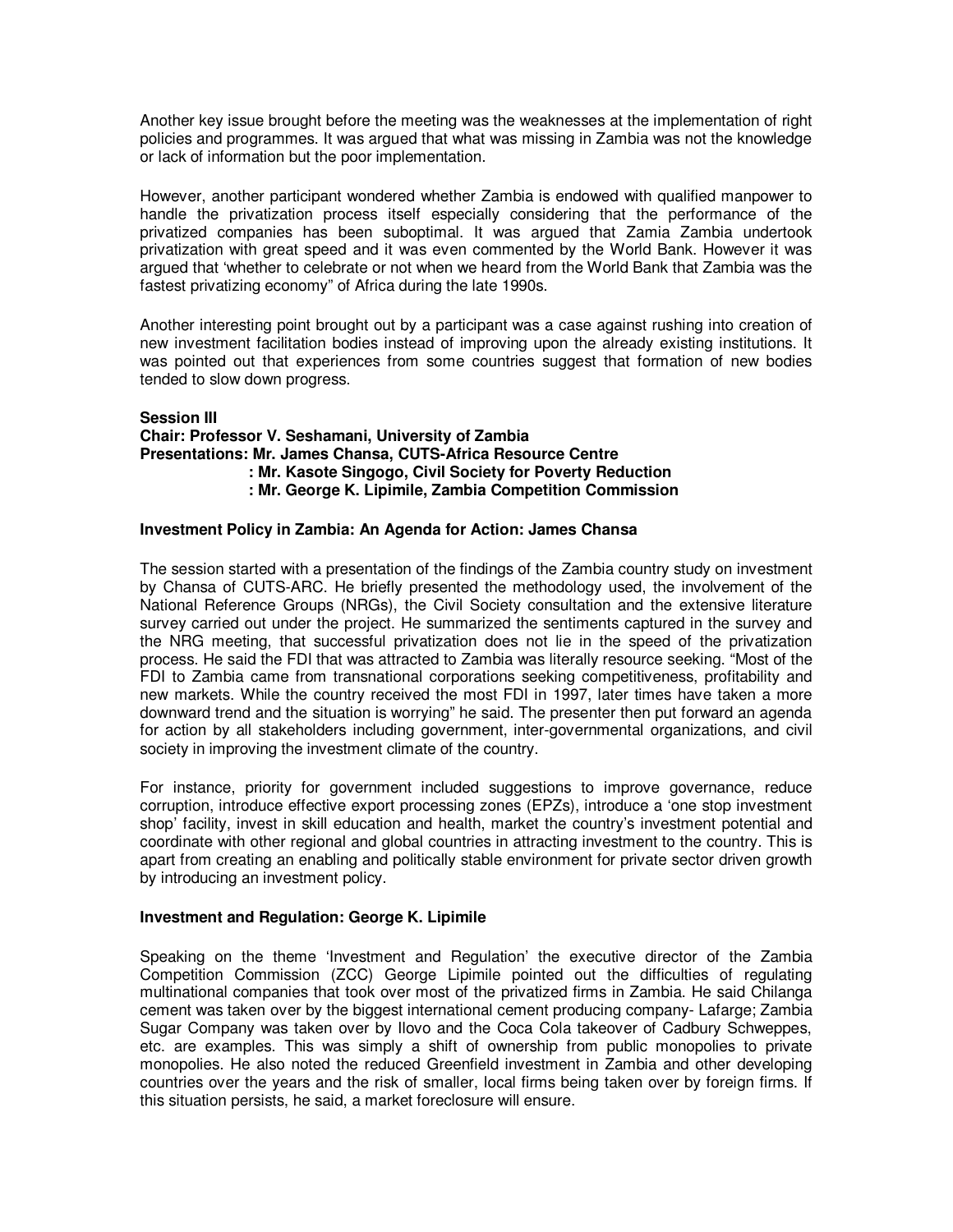# **The Link between investment policy and National Development Strategy: Kasote Singogo**

As the last presenter of the workshop, Kasote Singogo eloquently stressed 'the link between investment Policy and National Development Strategy'. He also argued that a national investment policy is vital for consistency and coherence in national development strategy related decision making. He depicted Zambia's position in Africa in terms of attracting investment. Removing the negative image of the country, in a bid to improve competitiveness is part of the universal strategy of investment promotion. Zambia needs to bring in the concept of competitiveness and decentralization while formulating investment strategies. For example, each province in Zambia should compete for the available investment; each district council should also make itself competitive. The presenter also talked about the need to mobilize natural links such as those naturally occurring between Zambia and Malawi, Zambia and Democratic Republic of Congo. At government level, the various investment related ministries including the Trade, Commerce and Industry, Finance and National Planning should synergise their activities and policies.

Mr. Singogo also proposed to encourage the 'open skies' approach, where Zambia acts as a regional centre for passenger and cargo transportation to key cities of Africa and the world. This will help Zambia to become a commercial and financial centre of the region. This, he said, will mean Zambia will no longer consider its landlocked position as a disadvantage.

### **Discussion:**

Participants stressed the need to restrict promotion of 'warehouse' investment in Zambia whereby Zambia is used mainly as a market for finished products and not a base for production. Another submission suggested that it was time to embrace the concept of attracting small and medium scale viable investment instead of large projects that are very rare that the country could boast of being undertaken. Participants also agreed on the need to increase value addition at every stage of production. For instance crops such as cotton should be processed instead of the current scenario where commodities were being exported in their unprocessed form.

### **Conclusion and way forward**

The workshop ended with a call for structural changes in the investment promotion and regulation beginning with a mindset-adjustment of 'can do' instead of 'can't do'. In closing the workshop CUTS representative outlined the suggested way forward: feeding the submissions and views thus gathered into the formulation of the national investment policy by the government. CUTS representative also suggested that Government could consider constituting a National Advisory and Consultative Council on Investment. This can be a regular forum where important investment and regulatory matters can be discussed among the stakeholders periodically. It was proposed that there is need to form strong partnerships among business, government, civil society and inter-governmental organizations in order to enhance investment and economic development in Zambia.

| $\mathsf{S}$ .<br><b>No</b> | <b>Name</b>            | <b>Organisation</b>           | <b>Address</b>                                       |
|-----------------------------|------------------------|-------------------------------|------------------------------------------------------|
|                             | Chibembe Nyalugwe      | <b>ZAMTIE</b><br><b>USAID</b> | Plot 55, Independence Ave.,<br>Lusaka                |
| 2.                          | Venkatesh<br>Seshamani | <b>UNZA</b>                   | Dept. of Economics<br>P.O. Box 32379<br>UNZA, Lusaka |

### **List of Participants**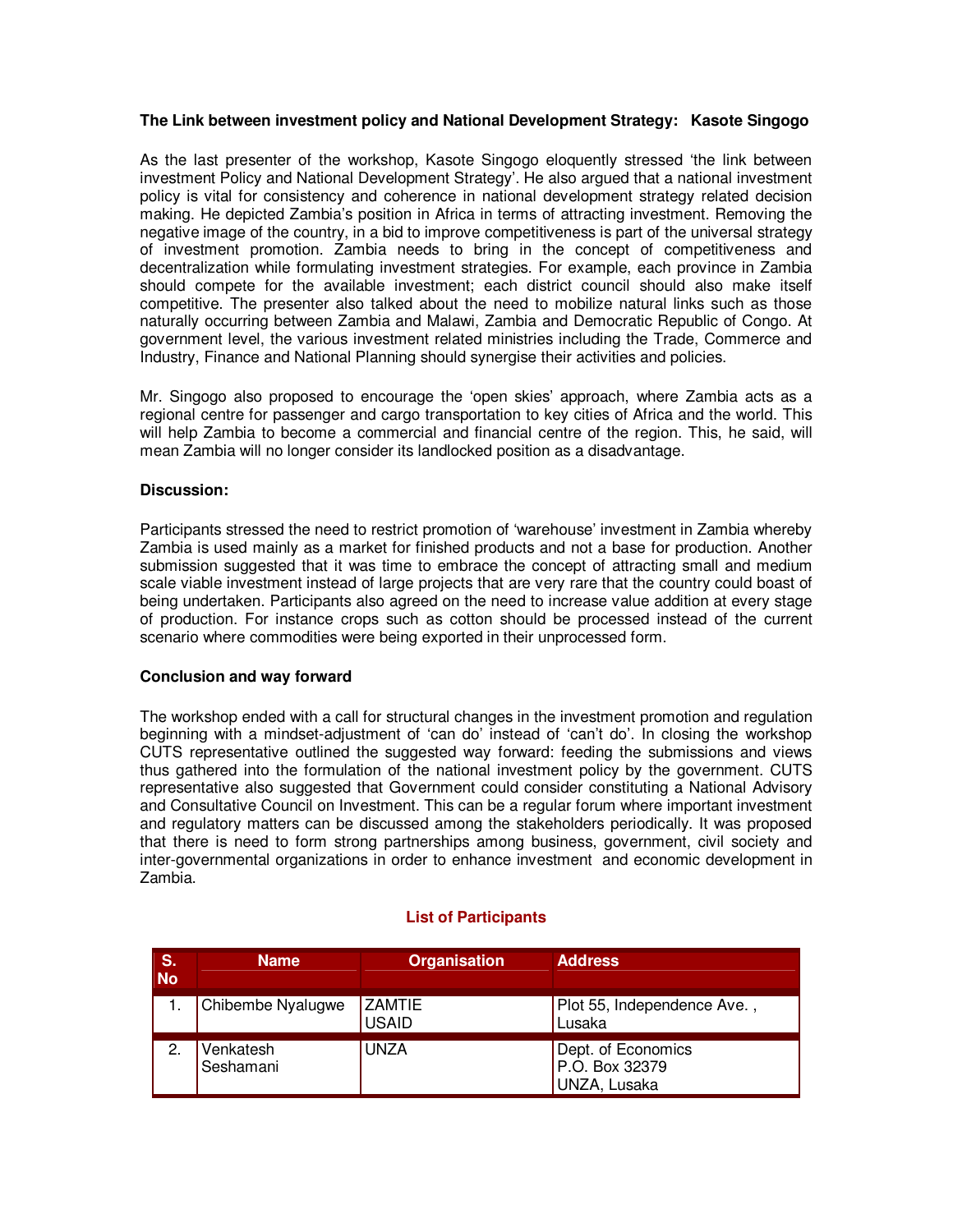| 3.  | <b>Oliver Saasa</b>            | <b>Premier Consult</b>                                       | P.O. Box 30900<br>Lusaka                                              |
|-----|--------------------------------|--------------------------------------------------------------|-----------------------------------------------------------------------|
| 4.  | Davison Chilipamushi           | PS, Ministry of Commerce<br>Trade and Industry               | P.O. Box 31698<br>Lusaka                                              |
| 5.  | Remmy Kampamba                 | Ministry of Commerce<br>Trade and Industry                   | P.O. Box 31698<br>Lusaka                                              |
| 6.  | Dominic Sichinga               | Ministry of Justice<br><b>Attorney General's</b><br>Chambers | P.O. Box 50106<br><b>Fairley Road</b><br>Lusaka                       |
| 7.  | Mataa Mukelebai                | Zambia Bureau of<br><b>Standards</b>                         | P.O. Box 50259<br>Freedomway<br>Lusaka                                |
| 8.  | F. S. Chirwa                   | <b>Private Consultant</b>                                    | P.O. Box 37113<br>Lusaka                                              |
| 9.  | Gregory Chikwanka              | <b>Civil Society for Poverty</b><br>Reduction (CSPR)         | Postnet Number 302<br>Private Bag E891<br>Lusaka                      |
| 10. | Kasote Singogo                 | Choice Corporate<br><b>Services Limited</b>                  | Stand 30/1494,<br>Cnr Makishi/Mwalule Roads<br>P.O. Box 32565, Lusaka |
| 11. | Josephine Bwalya<br>Muchelemba | CIDA-PSU                                                     | P.O. Box 31896<br>Lusaka                                              |
| 12. | <b>Catherine Addison</b>       | CIDA-PSU                                                     | P.O. Box 31896<br>Lusaka                                              |
| 13. | Pierre-Paul Perron             | <b>CIDA</b>                                                  | P.O. Box 31896<br>Lusaka                                              |
| 14. | Susan Barton                   | <b>DFID</b>                                                  | <b>British High Commission</b><br>Lusaka                              |
| 15. | Opa Kapijimpanga               | Institute for Policy Studies<br>(IPS)                        | Chilanga                                                              |
| 16. | Surendra Kumar                 | High Commission of India                                     | Pandit Nehru Road<br>Lusaka                                           |
| 17. | <b>Chris Sealy</b>             | <b>Private Sector</b><br>Development Programme               | P.O. Box 38211<br>Lusaka                                              |
| 18. | Brian B. Zulu                  | <b>ODF</b>                                                   | P/Bag Ell5                                                            |
| 19. | Chungu Mwila                   | <b>COMESA</b>                                                | P.O. Box 30051<br>Lusaka                                              |
| 20. | Watipaso Mkandawire            | <b>COMESA</b>                                                | P.O. Box 30051<br>Lusaka                                              |
| 21. | Moses Simemba                  | COMESA, AGOA                                                 | P.O. Box 30051<br>Lusaka                                              |
| 22. | Stephen Lande                  | <b>Manchester Trade</b>                                      | 710 R. I Avenue<br>Suite 300 Washington DC                            |
| 23. | Carolyne Moyo                  | Ministry of Labour and<br>Social Security                    | P.O. Box 32186<br>Lusaka                                              |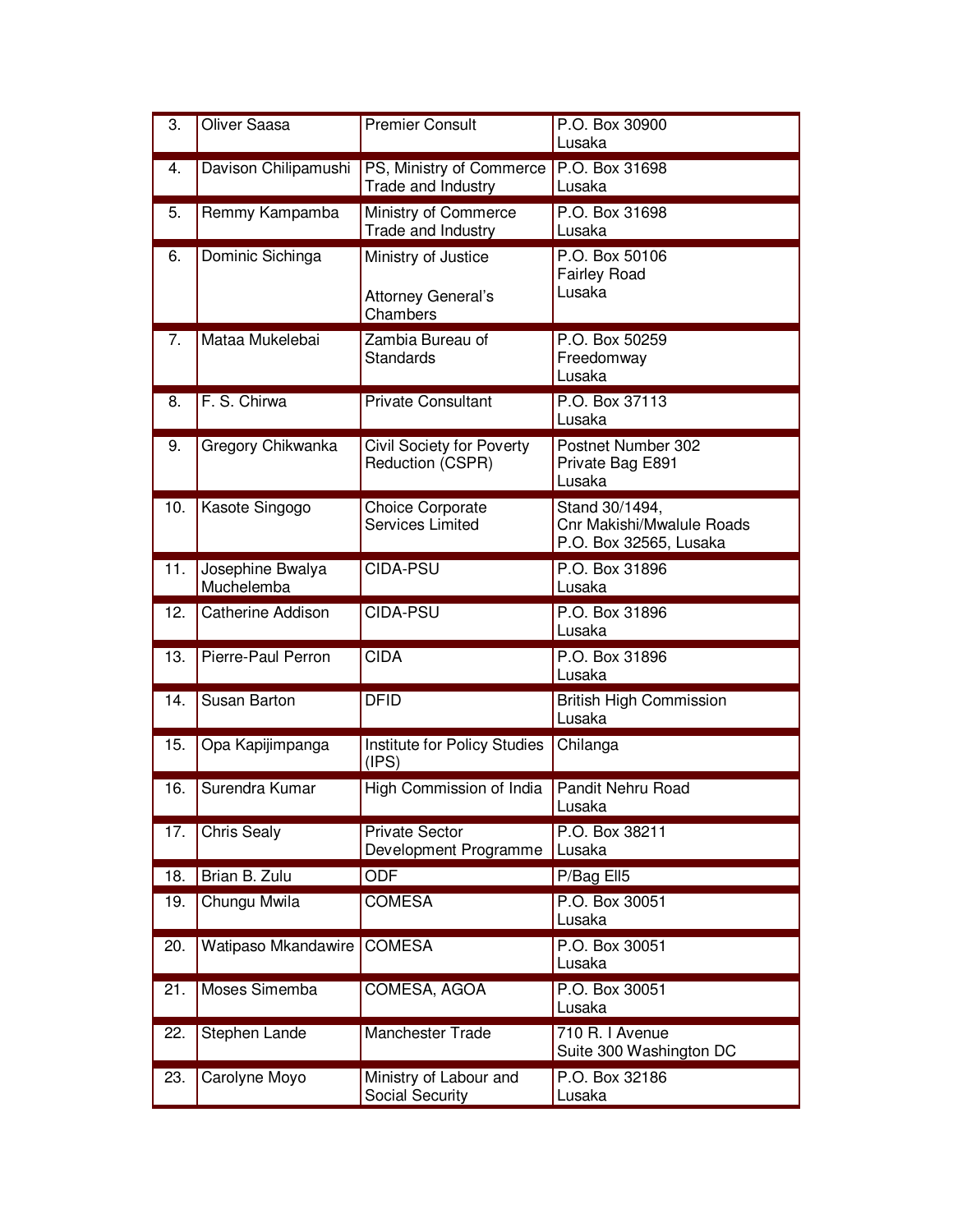| 24. | Nadine Chanda                           | Ministry of Labour and<br>Social Security | P.O. Box 32186<br>Lusaka                                            |
|-----|-----------------------------------------|-------------------------------------------|---------------------------------------------------------------------|
| 25. | Mwiche Kabwe                            | <b>Environmental Council of</b><br>Zambia | P.O. Box 35131<br>Lusaka                                            |
| 26. | George K. Lipimile                      | Zambia Competition<br>Commission          | P.O. Box 34919<br>Lusaka                                            |
| 27. | Kango Mbewe                             | Zambia Competition<br>Commission          | P.O. Box 34919<br>Lusaka                                            |
| 28. | Lawrence M. Chileshe Zambia Competition | Commission                                | P.O. Box 34919,<br>Lusaka                                           |
| 29. | Civellah Hanzooma                       | Zambia Trade Network                      | Kepa (Z)<br>Roan Road, Kabulonga<br>P.O. Box RW 87X<br>Lusaka       |
| 30. | Humphrey Fumpa                          | ZCTU/CSUZ                                 | P.O. Box 50160<br>Lusaka                                            |
| 31. | A. C. Mwitwa                            | Zambia Investment Centre   P.O. Box 34580 | Lusaka                                                              |
| 32. | <b>Sharon Williams</b>                  | Zambia Consumers<br>Association           | P.O. Box 21641, Kitwe<br>And<br>P.O. Box 34790, Lusaka              |
| 33. | Renee Chilanga                          | Zambia Consumers<br>Association           | P.O. Box 21641<br>Kitwe                                             |
|     |                                         |                                           |                                                                     |
| 34. | L. M. Sievu                             | Zambia Sugar Plc.                         | C/o Nakambala<br>Mazabuka                                           |
| 35. | Doreen Pelekamoyo                       | <b>IMCS</b>                               | Plot 55, Independence Avenue                                        |
| 36. | <b>Adamson Chitembwe</b>                | <b>ZUFIAW</b>                             | Luangwa House<br>Cairo Road, 1 <sup>st</sup> Floor<br>Lusaka        |
| 37. | <b>Francis Banda</b>                    | <b>ODCMT</b>                              | P.O. Box 38665<br>Lusaka                                            |
| 38. | Susan Mwape                             | <b>ODCMT</b>                              | P.O. Box 38665<br>Lusaka                                            |
| 39. | Ramani Iyer                             | <b>Forbes Marshall</b>                    | P.O. Box 29<br>Bombay-Poona Road<br>Kasavwadi<br>PUNE-411034, India |
| 40. | Ben Mututa                              | <b>Microland Computers</b>                | P.O. Box 38788<br>Lusaka                                            |
| 41. | Nkweto Mfula                            | Zambia Daily Mail                         | P.O. Box 31421<br>Lusaka                                            |
| 42. | <b>Richard Mulonga</b>                  | Sunday Times of Zambia                    | P.O. Box 30394<br>Lusaka                                            |
| 43. | Freddie Brux Bulundo                    | <b>NDP Business News</b>                  | P/Bag E 365<br>Lusaka                                               |